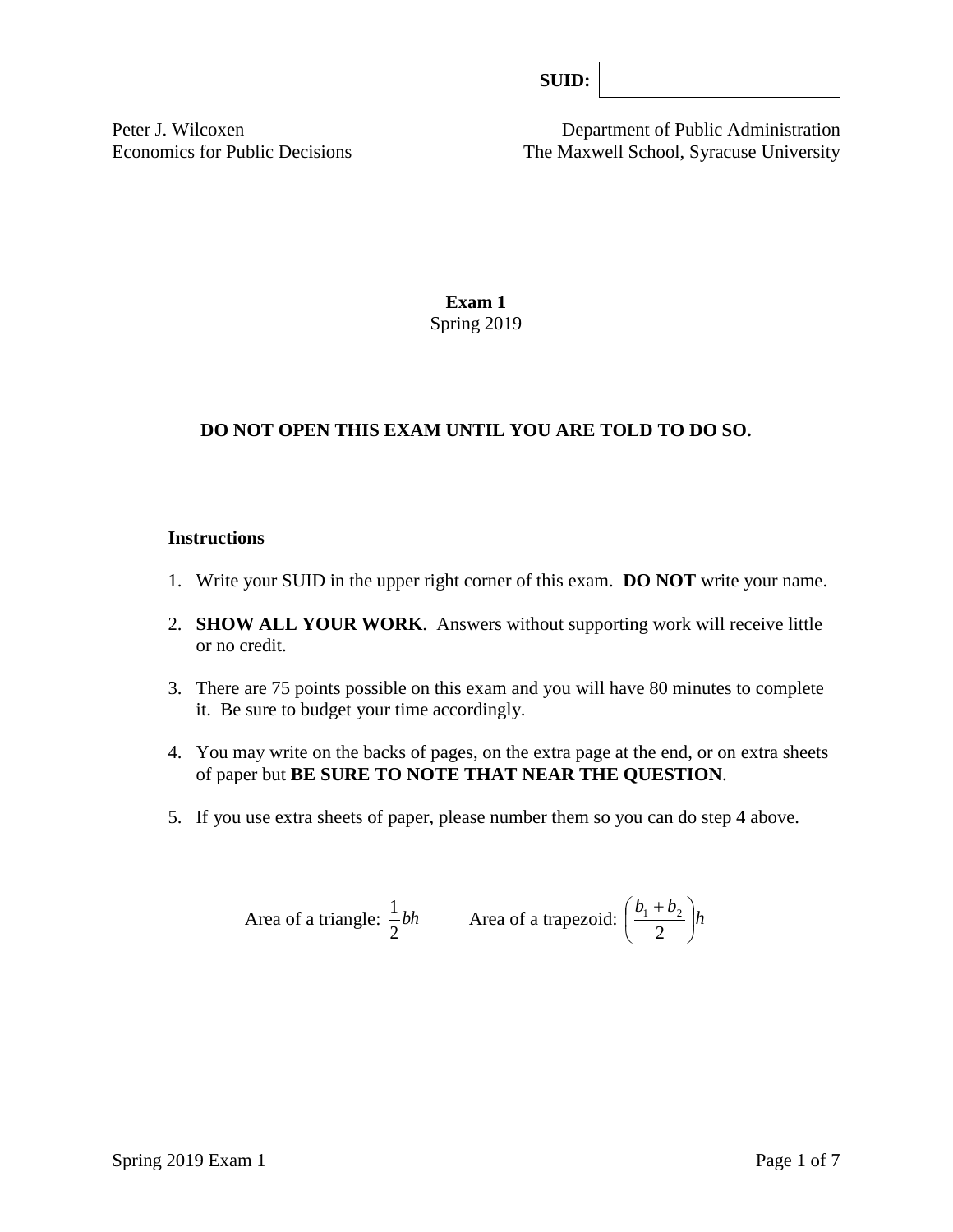## **Question 1 (30 points)**

A good is purchased by households of types A and B and produced sellers of type C. Key information about each group is shown below.

| <b>Type</b>              | Number   Curve |                                      | <b>Income</b> |
|--------------------------|----------------|--------------------------------------|---------------|
| Individual type A buyer  |                | 40   $WTP_{Ai} = 200 - 0.5 * Q_{Ai}$ | \$40,000      |
| Individual type B buyer  |                | 80   $WTP_{Bi} = 400 - Q_{Bi}$       | \$80,000      |
| Individual type C seller |                | 140   $WTA_{Ci} = Q_{Ci}$            | n/a           |

(a) 15 *points*. Please compute:  $\Box$  the market equilibrium price and quantity;  $\Box$  the quantity purchased by an individual A household;  $\Box$  the quantity sold by an individual C seller; and  $\square$  illustrate the market equilibrium with an appropriate graph.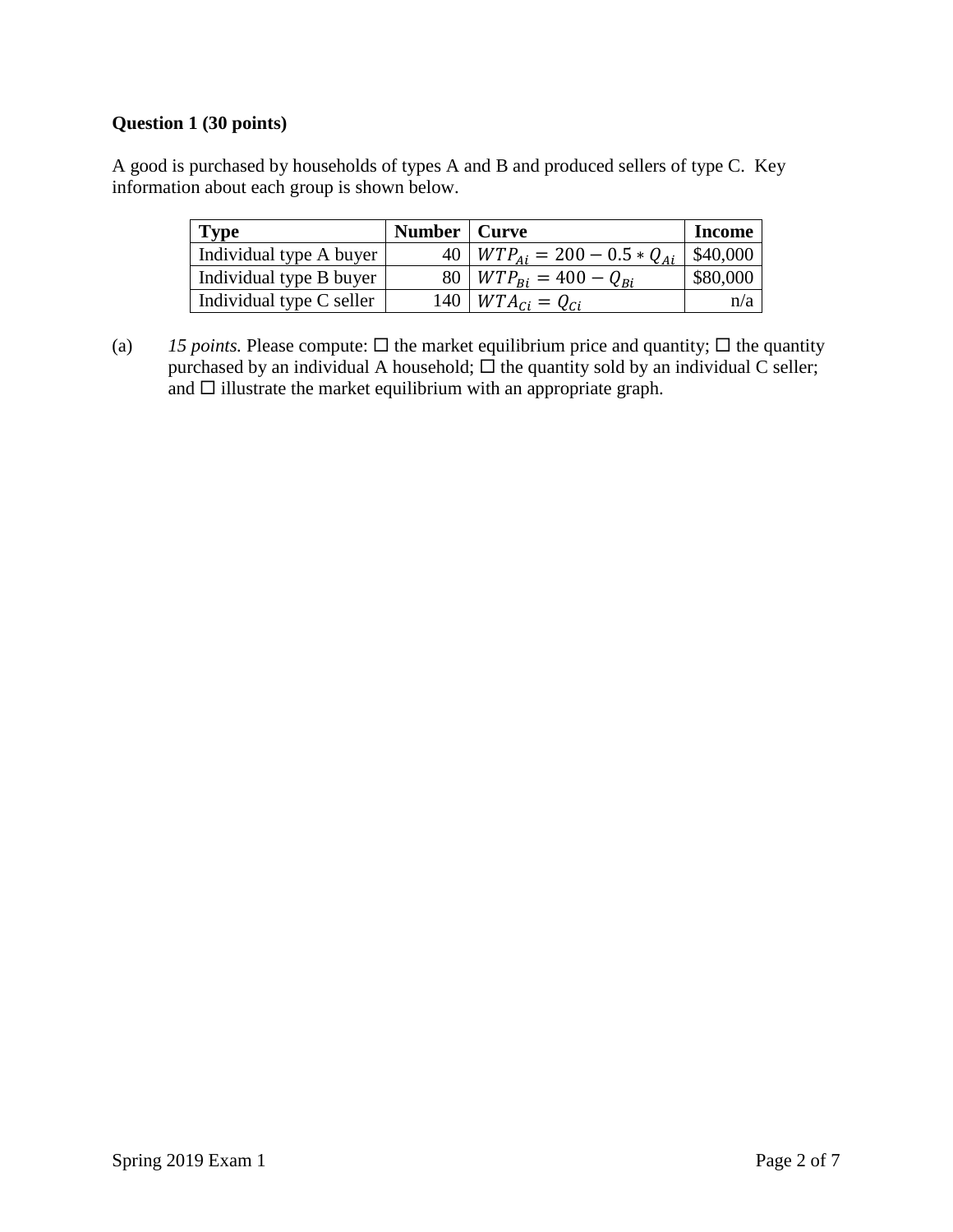### **Question 1, continued**

Now suppose the government is considering a \$30 subsidy on the good and would like to know how the policy impacts sellers, and whether spending on the policy will be progressive or regressive. A subsidy is regressive if high income households receive a larger amount of the subsidy as a percent of their income than low income households.

(b) 15 *points*. Please compute the following when the subsidy is imposed:  $\Box$  the new buyer and seller prices;  $\Box$  the new equilibrium market quantity;  $\Box$  the new quantity purchased by an individual household of each of types A and B;  $\Box$  the change in CS received by an individual A household;  $\Box$  the change in PS received by an individual seller;  $\Box$  the amount of spending on the subsidy received by an individual household of type A and B; and  $\Box$  indicate whether the subsidy is progressive or regressive, including any necessary calculations.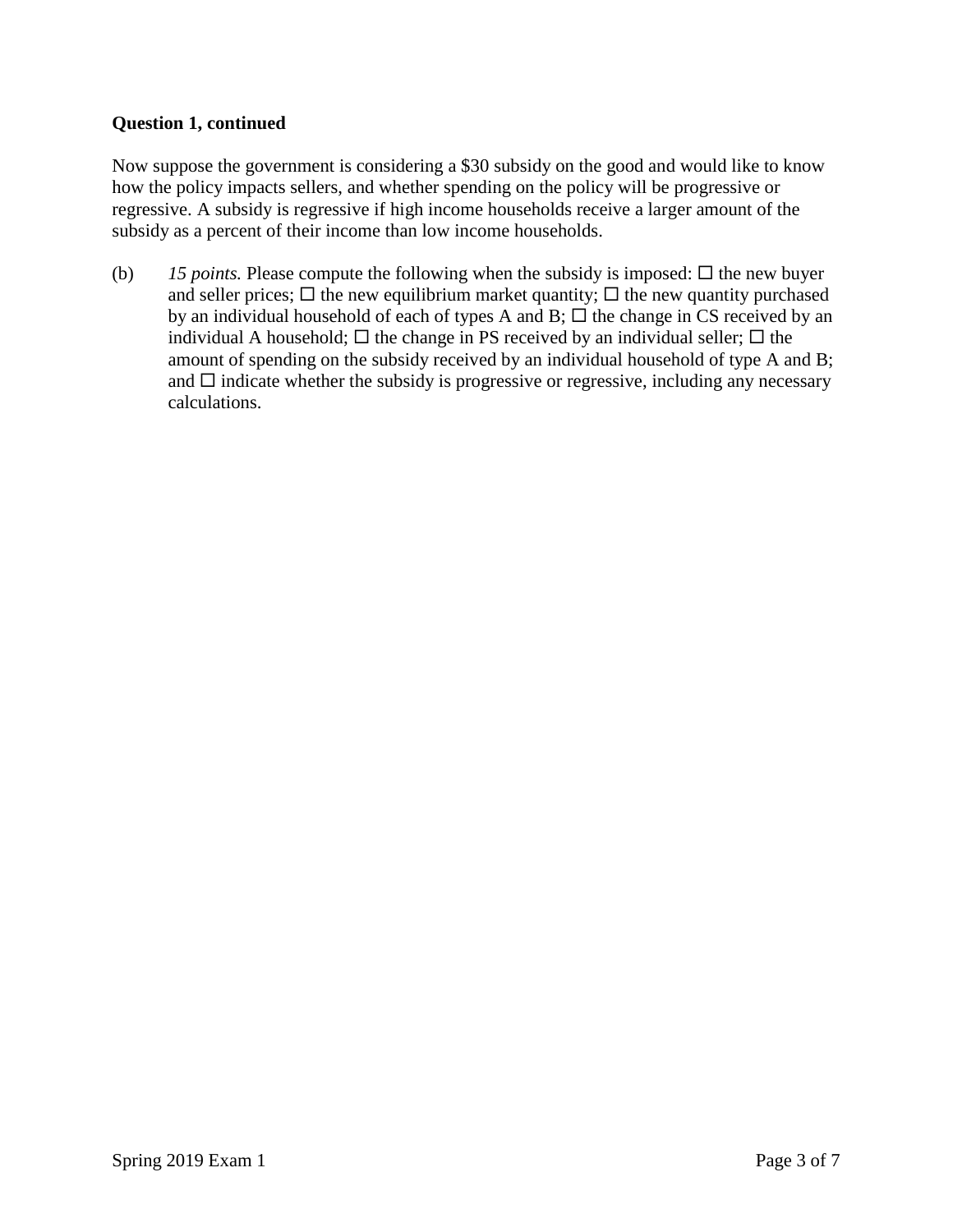# **Question 2 (15 points)**

Suppose that two firms, C and R, supply a particular good. Firm C uses a conventional manufacturing process. It is producing 5000 units and its supply elasticity is known to be 2. Firm R uses recycled materials that would otherwise have gone into a landfill. It is producing 3000 units and has a perfectly elastic supply curve with  $WTA_R = $200$ . The market price of the good is \$200, a total of 8000 units are being purchased, and demand for the good is known to have an elasticity of -1.

Suppose that a study has concluded that keeping materials out of the landfill (that is, production by firm R) creates a positive externality of \$20 per unit:  $MB_{ext} = $20$ . As a result, a government agency is considering a new policy that would provide a \$20 subsidy on each unit produced by R.

(a) 15 *points*. Please determine the following:  $\Box$  the new market price after the subsidy on R takes effect;  $\Box$  the new total quantity consumed;  $\Box$  the new quantity produced by C;  $\Box$ the new quantity produced by R;  $\Box$  the change in CS;  $\Box$  the change in PS;  $\Box$  the change in government revenue;  $\Box$  the change in the externality; and  $\Box$  the overall change in SS.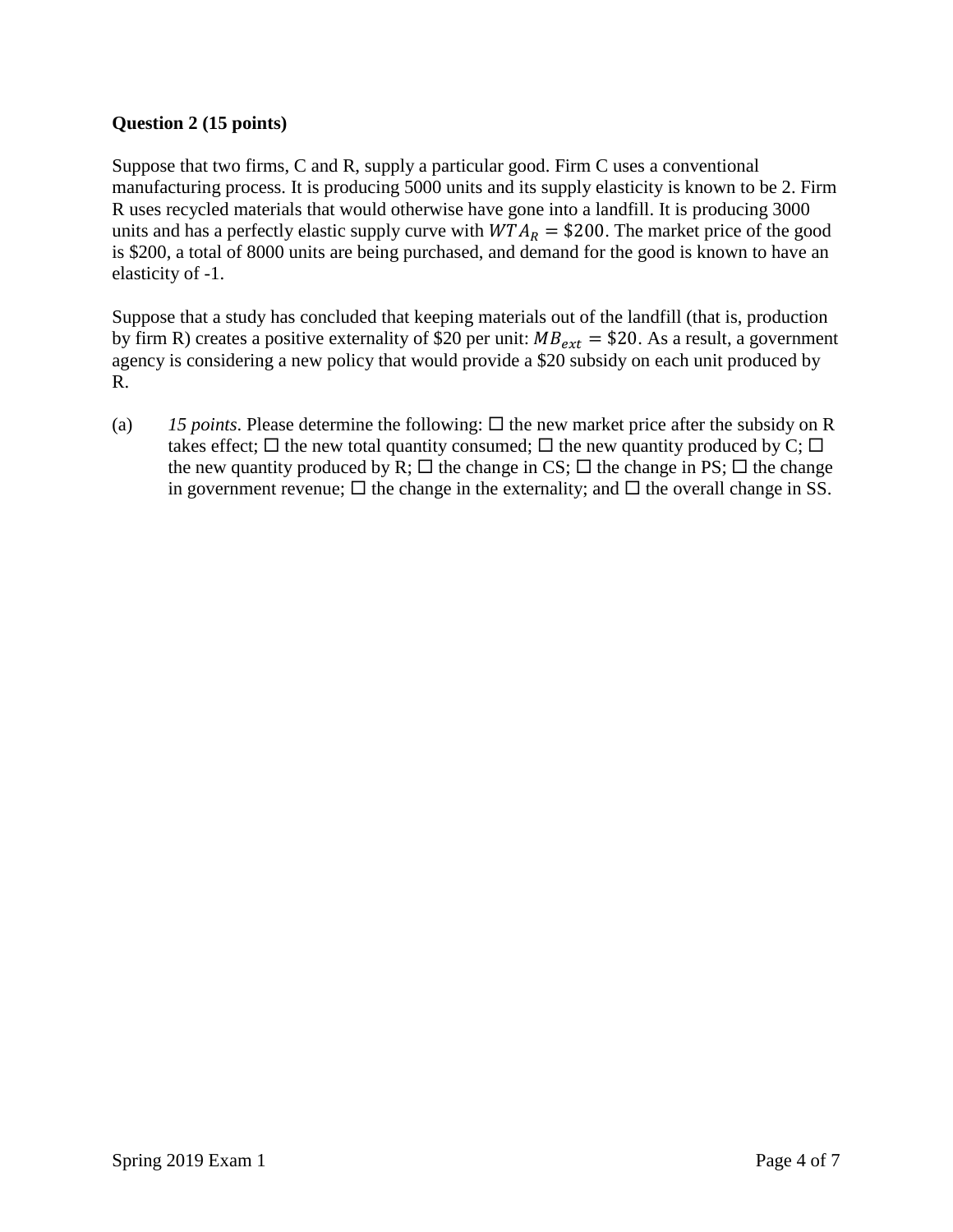### **Question 3 (15 points)**

A government is concerned that consumption of a particular good is harmful to the health of its users. It would like to discourage consumption by imposing a \$3 tax on the good. The market WTP and WTA curves are given below. There are no taxes or subsidies currently in place.

 $WTP = 20 - 0.05 * Q$  $WTA = 5 + 0.1 * O$ 

(a)  $15$  *points.* Please determine:  $\Box$  the initial market equilibrium price and quantity in the absence of the tax;  $\Box$  the new buyer and seller prices when the tax is imposed; and  $\Box$  the new market quantity;  $\Box$  the amount of government revenue raised by the tax;  $\Box$  the percent of the tax burden falling on buyers; and  $\Box$  the percent of the tax burden falling on sellers. Who bears the largest portion of the tax?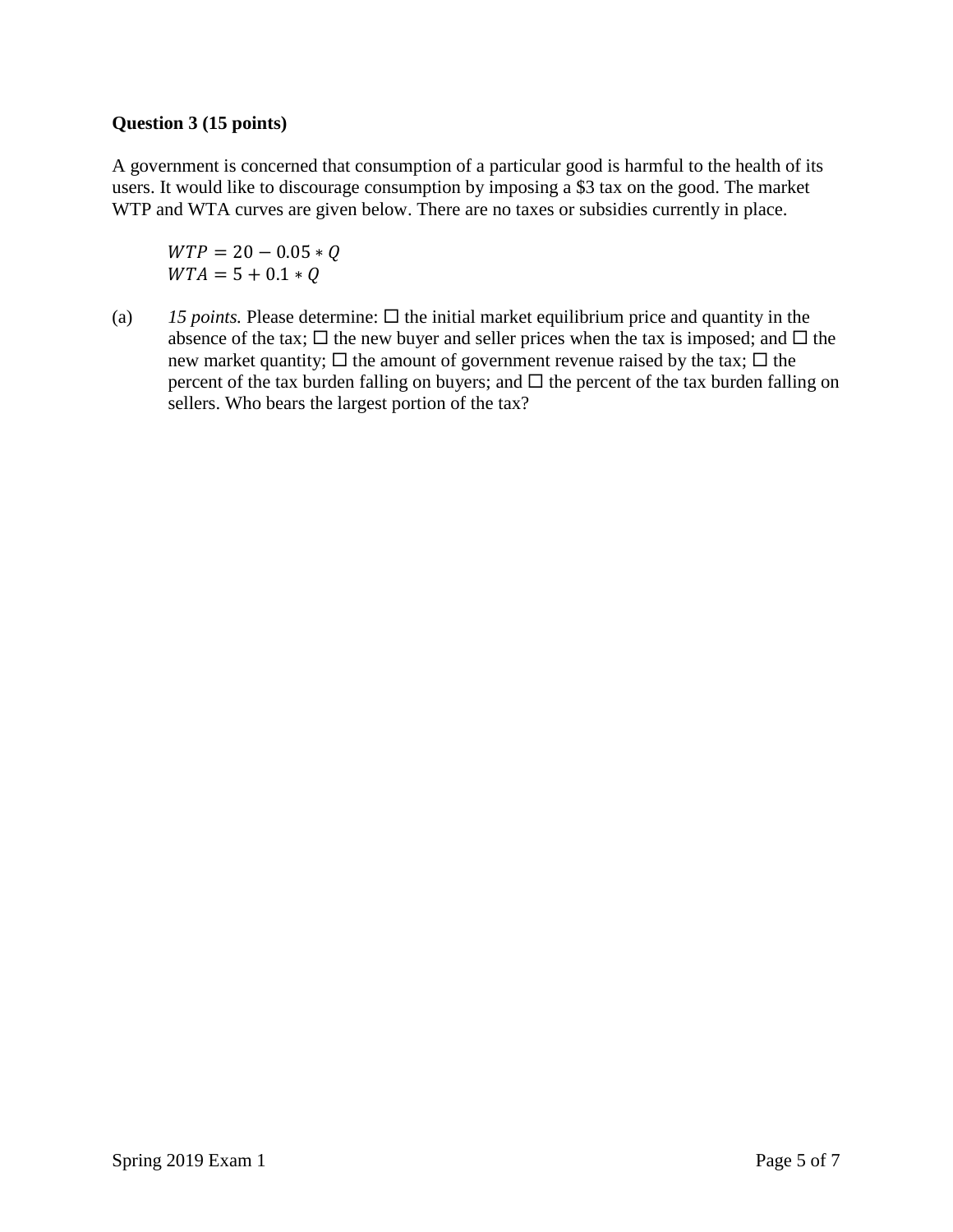# **Question 4 (15 points)**

A nonprofit organization runs a gym (think of the Y). It has two kinds of members: light users (L) who intend to exercise a lot but don't actually get around to it much, and heavier users (H) who are training more seriously and use the gym a lot. The L users are relatively inexpensive to serve because they don't require much staff time or cause much wear and tear on the equipment. The H users are much higher cost, but the organization is committed to charging both types the same price. The current price is \$100 a month and the organization is running a deficit of \$10,000. It also has the following information:

| Variable              |  |
|-----------------------|--|
| Current members       |  |
| Demand elasticity     |  |
| Cost per member (WTA) |  |

The organization is considering raising the price to \$110 in an effort to bring its budget back into balance.

(a) Please determine:  $\Box$  the organization's extra revenue from the L members at the current \$100 price;  $\Box$  the organization's cost ( $WTA_H$ ) of serving a type H member;  $\Box$  the number of members of each type it would have if it raised the price to \$110; and  $\Box$  the new overall surplus or deficit resulting from the policy. What contributes more to addressing the budget problem: higher revenue from L or lower subsidies to H? Please be quantitative.